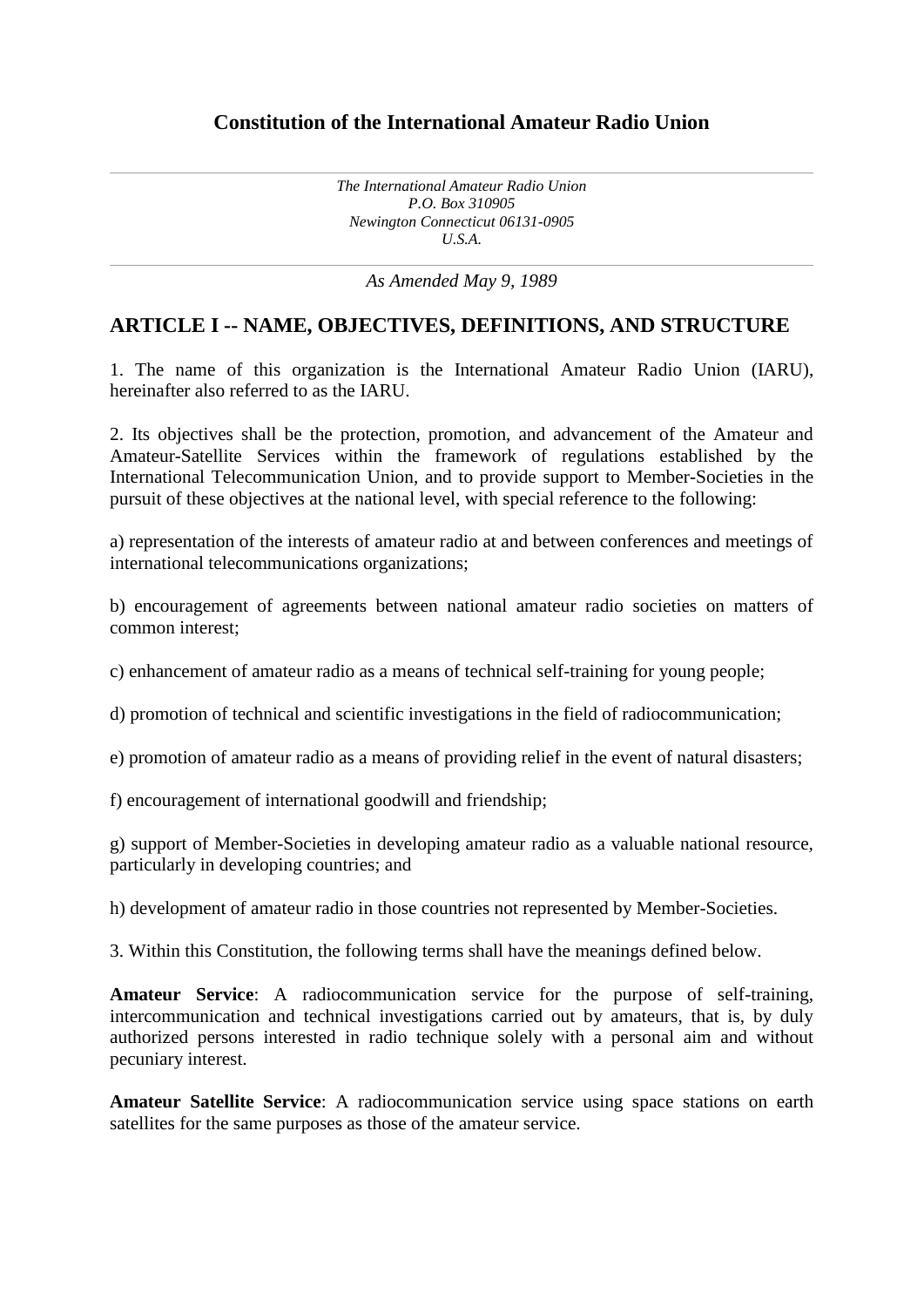**National Amateur Radio Society**: A noncommercial association of radio amateurs, devoted to the objectives set forth in the preceding section of this Constitution and substantially covering by influence and recognition the country and/or territories which it represents.

**Member-Society**: A national amateur radio society that has been accepted for membership in the IARU

**Region**: A geographical area, the boundaries of which are defined in the Bylaws. Unless otherwise specified in the Bylaws, the Regions shall correspond to those into which, for frequency allocation purposes, the world has been divided by the [International](http://www.itu.ch/)  [Telecommunication Union.](http://www.itu.ch/)

**International Secretariat**: The Member-Society elected to discharge the responsibilities enumerated in Article V.

**Bylaws**: The operative procedures of the IARU adopted under the provisions of this Constitution for the governance of its affairs.

4. In this Constitution and in the Bylaws of the IARU, words importing only the masculine gender include the feminine gender and the neutral gender; words importing only the singular number include the plural number, and vice versa; and words importing persons shall include corporations. Headings, marginal notes, and numbering of Articles and Paragraphs are inserted for ease of reference only and do not form part of this Constitution, nor shall they affect its interpretation.

- 5. The official language of the IARU is English.
- 6. The IARU is composed of the following:
- a) the Member-Societies (Article II);
- b) the Administrative Council (Article III );
- c) The Regional Organizations (Article IV).

7. The authority of the IARU resides collectively in the Member-Societies, who exercise this authority by voting as set forth in Articles VI and VII.

8. The structure and operation of the IARU shall be set forth in this Constitution and Bylaws.

9. No mutual financial obligations or responsibilities exist between entities or the IARU except as set forth in this Constitution; however, special arrangements may be made.

### **ARTICLE II -- MEMBER-SOCIETIES**

1. The membership of the IARU shall consist of its Member-Societies.

2. There shall be only one Member-Society representing a country or separate territory.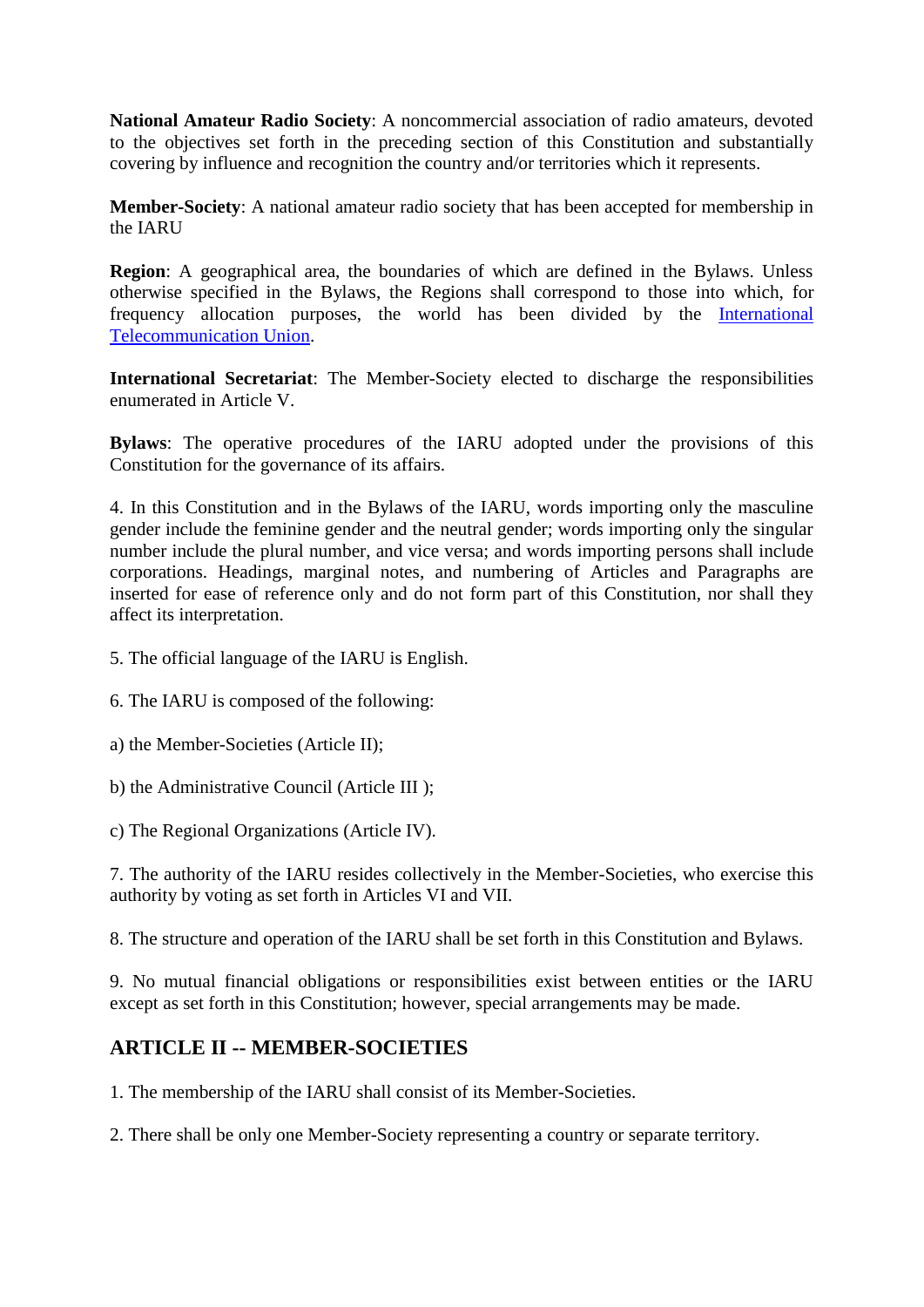The Constitution and Bylaws of the IARU , and proposals adopted by vote of the Member-Societies in accordance with Article VI of this Constitution, shall be binding upon Member-Societies. Member-Societies shall also adhere to the Constitution, Bylaws and Rules of their regional organizations.

4. Member-Societies retain their complete autonomy with respect to their internal affairs.

5. A Member-Society has the right to:

a) cast its vote on all IARU proposals published in the Calendar;

b) present proposals in accordance with Article VI, paragraph 2 for vote by Member-Societies;

c) represent IARU in its country and/or territory; and

d) participate in the activities and conferences of its own regional organization in accordance with the Constitution, Bylaws, and Rules of its own regional organization.

6. Member-Societies shall have the rights, duties, and obligations as defined in the Bylaws of the IARU.

7. No Member Society shall, by virtue or its membership, be required to act in a manner that is contrary to the laws of its country.

8. Member-Societies shall have no financial obligations to the IARU; however, there may be financial obligations between a Member-Society and its regional organization.

9. Applications for membership shall be reviewed by the appropriate regional organization, and then processed by the Administrative Council in accordance with procedures set out in the Bylaws.

10. A Member-Society may resign its membership in the IARU by submitting written notice to the Secretary of the appropriate regional organization. The resignation shall become effective upon publication in the Calendar.

11. The rights of a Member-Society may not be suspended, nor may membership in the IARU be terminated, unless:

a) The Member-Society has failed to fulfill its duties under this Constitution;

b) The Member-Society has acted contrary to the interests of Amateur Radio or the IARU; or

c) The Member-Society no longer adequately represents the interests of radio amateurs throughout its country and/or separate territory.

12. Procedures for temporary suspension of rights, and for termination of membership, shall be established in the Bylaws. 'Termination shall be by vote of the Member-Societies as described in Article VI.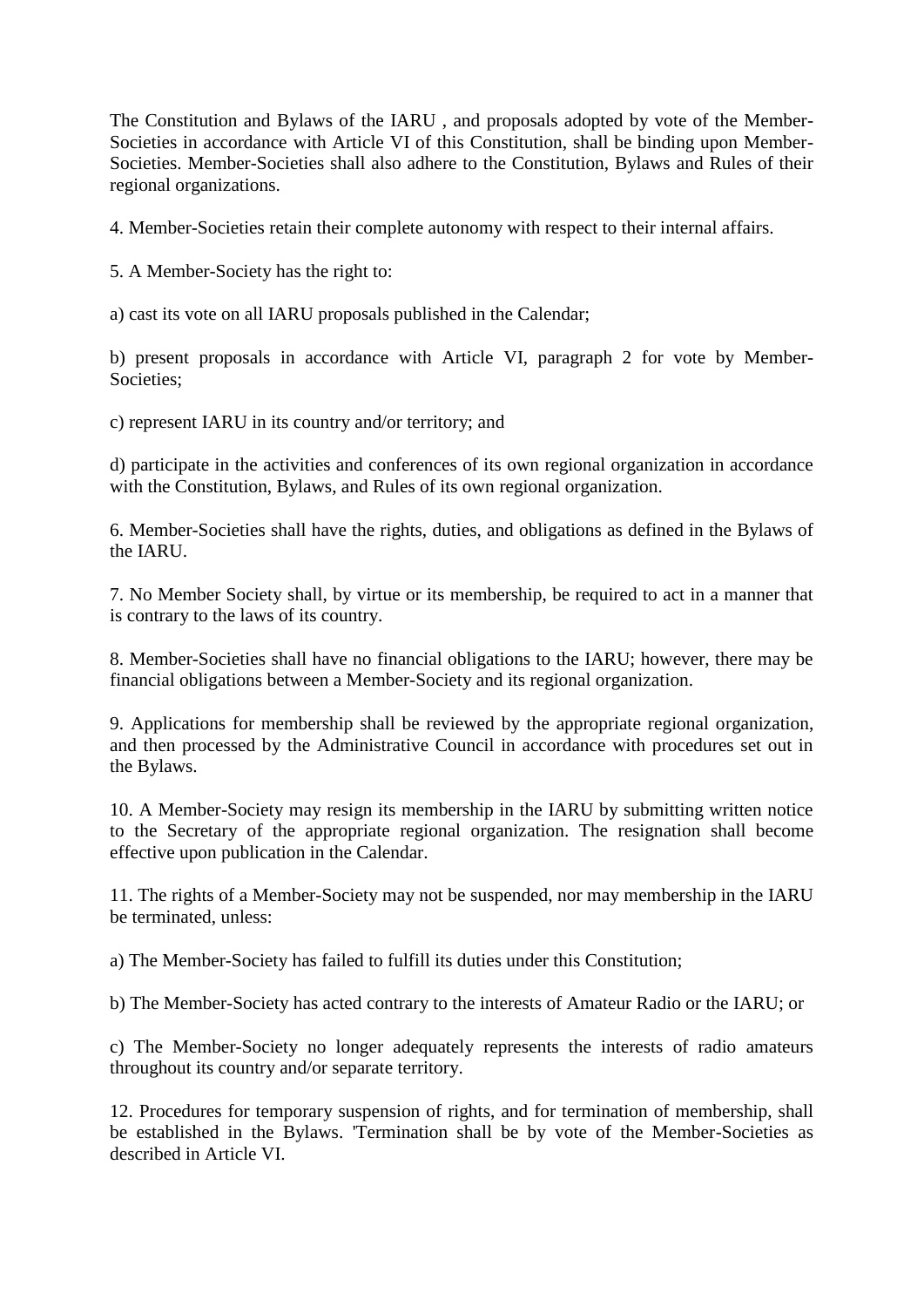# **ARTICLE III -- ADMINISTRATIVE COUNCIL**

1. The policy and management of The IARU shall be carried out by the Administrative Council. The Administrative Council shall:

a) coordinate the representation or the interests of amateur radio at international telecommunications conferences with the regional organizations, under the direction of the President;

b) establish long-range planning in close cooperation with the regional organizations to preserve the basic purposes of amateur radio;

c) serve as coordinator between the regional organizations on all matters of mutual interest;

d) formulate such proposals for consideration by the Member-Societies as may be necessary to further the objectives of the IARU; and

c) adopt such resolutions and recommendations as will facilitate the functioning of the IARU.

2. The members of the Administrative Council shall be the President, the Vice President, the Secretary, and two members from each of the regional organizations. No member may have a professional interest which conflicts with the objectives of the IARU.

3. President.

a) The President shall be a Radio Amateur, and a member of a Member-Society.

b) The term of office of the President shall be for a period of five years from the date of ratification of his nomination, and he shall remain in office until the nomination of his successor has been ratified.

c) No later than 12 months prior to the expiration of the term or office of the President then in office, the International Secretariat shall initiate discussions with the Administrative Council to identify suitably qualified candidates available to serve as President. The nomination of a single candidate shall be made by the International Secretariat, but not until agreement has been reached between the International Secretariat and the Administrative Council that the candidate is suitably qualified.

d) A President shall be eligible for re-election.

e) The nomination of a President by the International Secretariat shall be subject to ratification by a vote of the Member-Societies in accordance with Article VI.

f) The office of President shall become vacant if the President:

1)dies,

2) gives notice in writing of his resignation to the Secretary, or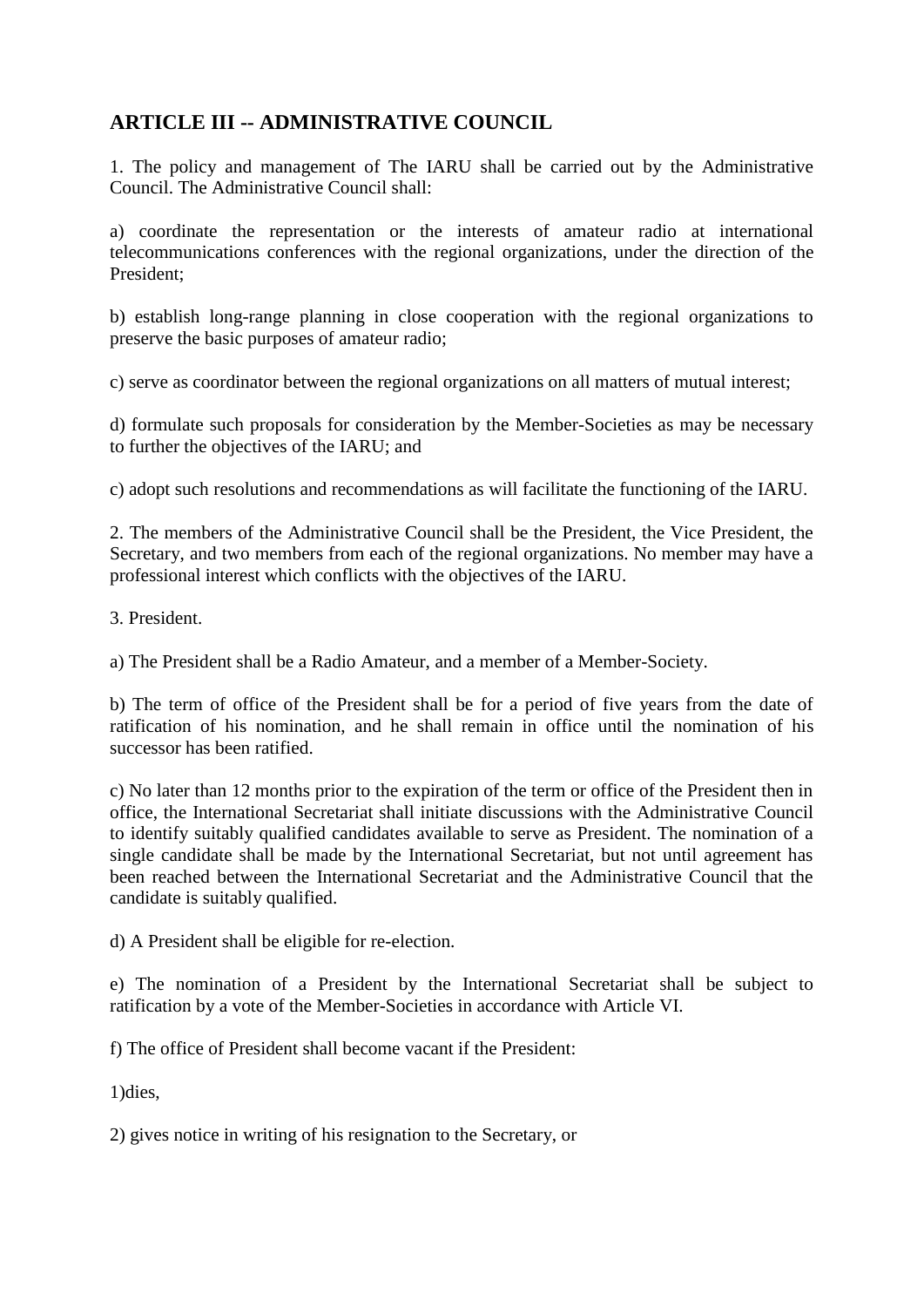3) is removed by the adoption of a joint proposal put forward by at least 10% of the Member-Societies in accordance with the procedure described in Article VI.

4. The president shall have general supervision of the affairs of the IARU in accordance with formulated policies, and shall serve as chairman of the Administrative Council.

5. The qualifications, method of election, and term of office for the Vice President shall be identical with that of the President.

6. The Vice President shall serve in the absence of the President and shall be responsible for such matters of general supervision as may be delegated to him by the President.

7. In the event of a vacancy in the office of President, the Vice President shall succeed him. In the event of a vacancy in the office of the Vice President, the office shall be filled in accordance with the procedure described in Article III, paragraph 3.

8. The Secretary shall be designated by the International Secretariat and shall serve for a term determined by that Member-Society.

9. The Secretary shall manage the routine affairs of the IARU under the direction of the President.

10. The members of the Administrative Council from the regional organizations shall be Radio Amateurs and members of Member-Societies of their respective regional organizations. They shall be elected according to the rules of, and serve for a term determined by, their respective regional organizations. From each regional organization at least one, and wherever possible both, of the members shall be members of their regional executive committee.

11. The expenses of participation in the work of the Administrative Council by the President, Vice President, and Secretary, together with the administrative expenses associated with the holding of a meeting, shall be borne by The International Secretariat; the expenses of the members from the regional organizations shall be borne by their respective regional organizations.

12. Five members, including at least one from each regional organization and either the President or the Vice President, shall constitute a quorum.

13. Each member of the Administrative Council shall have one vote, except that the President shall vote only in the event of a tie.

14. Normally, the Administrative Council shall meet annually at a time and place to be determined at the previous meeting. Additional meetings of the Administrative Council may he called by the President or at the joint request of the regional organizations. In the event of a member of the Administrative Council not being able to attend a meeting of the Administrative Council, the executive committee of the regional organization shall provide a suitably qualified alternate.

15. Between meetings, decisions may be made by correspondence or other means.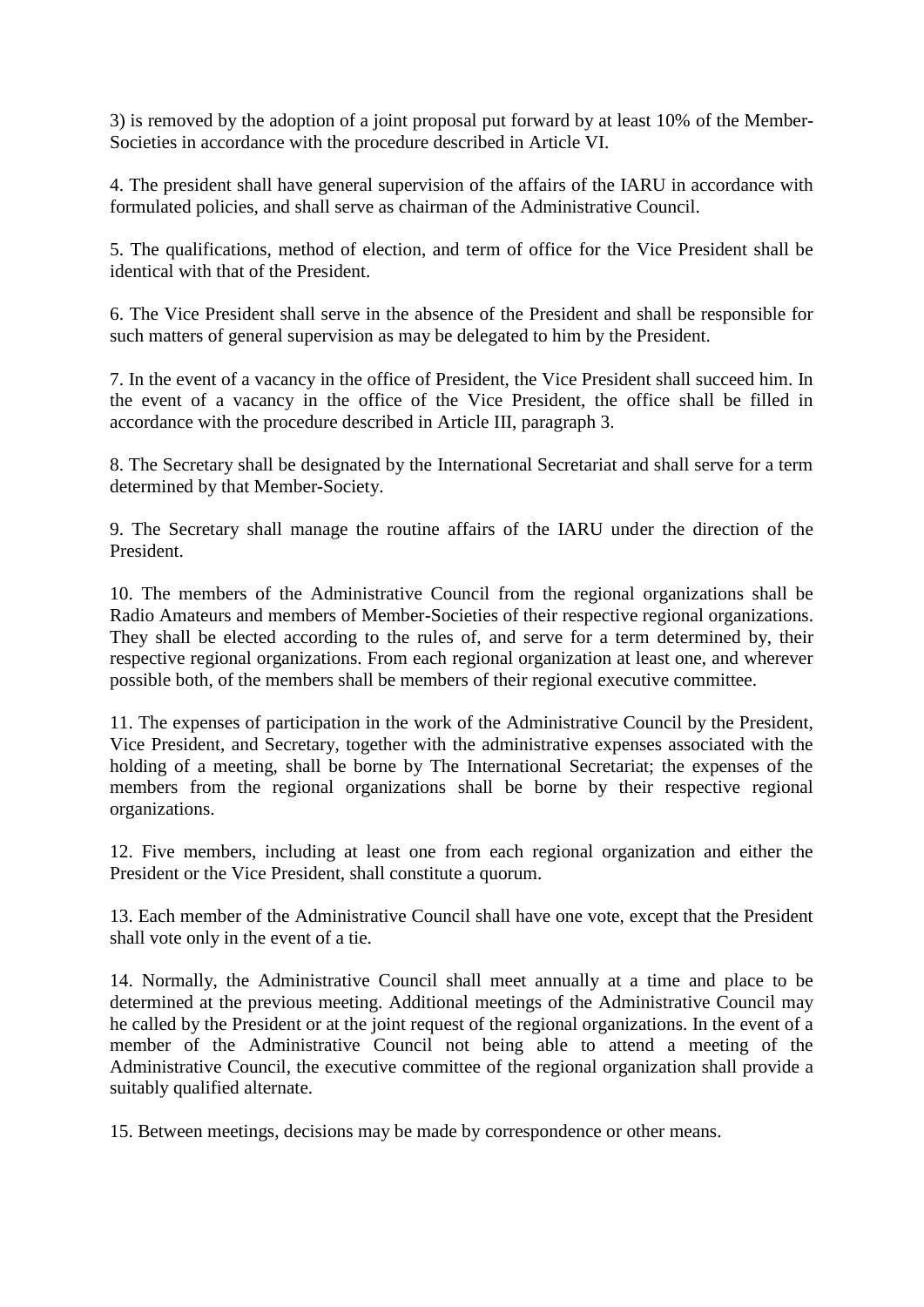16. The Administrative Council may adopt rules governing its operations in addition to those specified herein.

# **ARTICLE IV -- REGIONAL ORGANIZATIONS**

1. The regional organizations are formed by Member-Societies representing the countries or separate territories in the respective Regions. The boundaries of the regional organizations correspond to those of the Regions. The regional organizations shall be referred to as "IARU, Region [ ]."

2. There shall be only one regional organization in each Region.

3. The objectives of the regional organizations shall be in accordance with Article I, paragraph 2 of this Constitution.

4. Each regional organization shall operate autonomously under its own regional constitution, and in accordance with the IARU Constitution.

5. Each regional organization shall have its own management and finances.

6. The management of a regional organization is carried out by an executive committee, the members of which are elected by the Member-Societies of the regional organization under the regional constitution.

7. Each regional organization shall ensure that its Member-Societies are actively supporting, in the countries or separate territories that they represent, the objectives of the IARU as set forth in Article I, paragraph 2.

8. Each regional organization shall participate actively in the work of the Administrative Council and shall inform the Administrative Council of significant activities within its Region.

## **ARTICLE V -- THE INTERNATIONAL SECRETARIAT**

1. The Member-Societies shall elect one of their number willing to and capable of serving as the International Secretariat of the IARU.

2. The term of service of a Member-Society as International Secretariat shall continue until the election of a successor.

3. The operating expenses of the IARU shall be borne by the International Secretariat: however, it shall be under no obligation to bear expenses on behalf of the IARU beyond those that are incidental to its discharging the responsibilities enumerated in this Constitution.

4. The International Secretariat shall maintain the official records of the IARU and shall be the custodian of any property and funds belonging to the IARU. In the event of a transfer of the International Secretariat, all records, and control of all property and funds of the IARU shall be transmitted promptly to the successor.

5. The Administrative Council may establish bank accounts in the name of the IARU.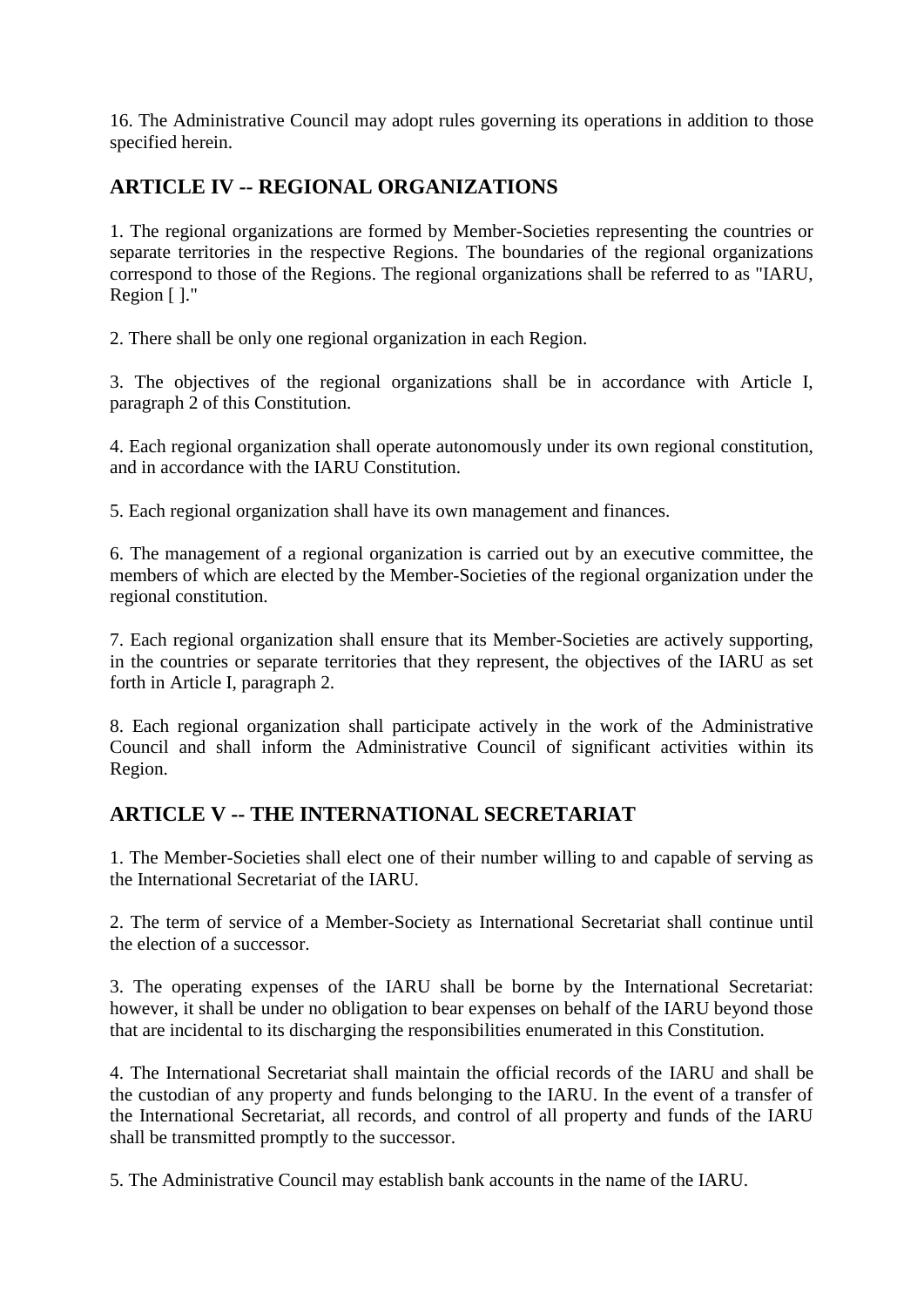6. At least twice a year, the International Secretariat shall issue a periodical bulletin named The Calendar to all Member-Societies and to the members of the regional executive committees. The Calendar shall contain all proposals to be considered by the Member-Societies and other information as directed by the Administrative Council.

## **ARTICLE VI -- VOTING BY MEMBER-SOCIETIES**

1. In the consideration of proposals brought before the IARU in accordance with this Constitution, each Member-Society shall have one vote.

2. A Proposal may be made by any Member-Society through its regional organization, which shall transmit it to the Administrative Council for publication in the next issue of the Calendar. Publication shall be accompanied by explanatory comment. Proposals also may be made by the regional organizations and the Administrative Council.

3. A Member-Society shall cast its vote in writing so that it is received by the International Secretariat not later than five months after publication of the Calendar containing the proposal. Votes received late shall not be counted.

4. After voting is completed, the Administrative Council shall publish the results in the next issue of the Calendar, including a list of Member-Societies voting in favor, those voting against, those recording an abstention, and all explanatory statements submitted for publication by Member-Societies.

5. Except for amendments to the Constitution and the termination of membership of a Member-Society, proposals shall be deemed adopted upon the casting of affirmative votes by a simple majority of the Member-Societies who have submitted, within the specified time, a vote or abstention, either on that proposal or in response to one of the three preceding issues of the Calendar which contained proposals for consideration by the Member-Societies.

6. The termination of membership of a Member-Society shall require a vote in accordance with the procedure described in Article VI, paragraph 5, except that a two-thirds majority shall be required.

## **ARTICLE VII -- AMENDMENTS**

1. This Constitution may be amended by proposal in the Calendar, subject to a vote in accordance with the procedure described in Article VI, paragraph 5, except that a two-thirds majority shall be required.

2. Bylaws may be adopted or amended by proposal in the Calendar, subject to a vote in accordance with the procedure described in Article VI, paragraph 5, of the Constitution.

## **BYLAWS OF THE INTERNATIONAL AMATEUR RADIO UNION**

### Applications for Membership

1. Applications for membership in IARU shall be forwarded by the applicant society to the secretariat of the appropriate regional organization. As soon as practical, the regional organization shall forward to the Administrative Council any complete application that it has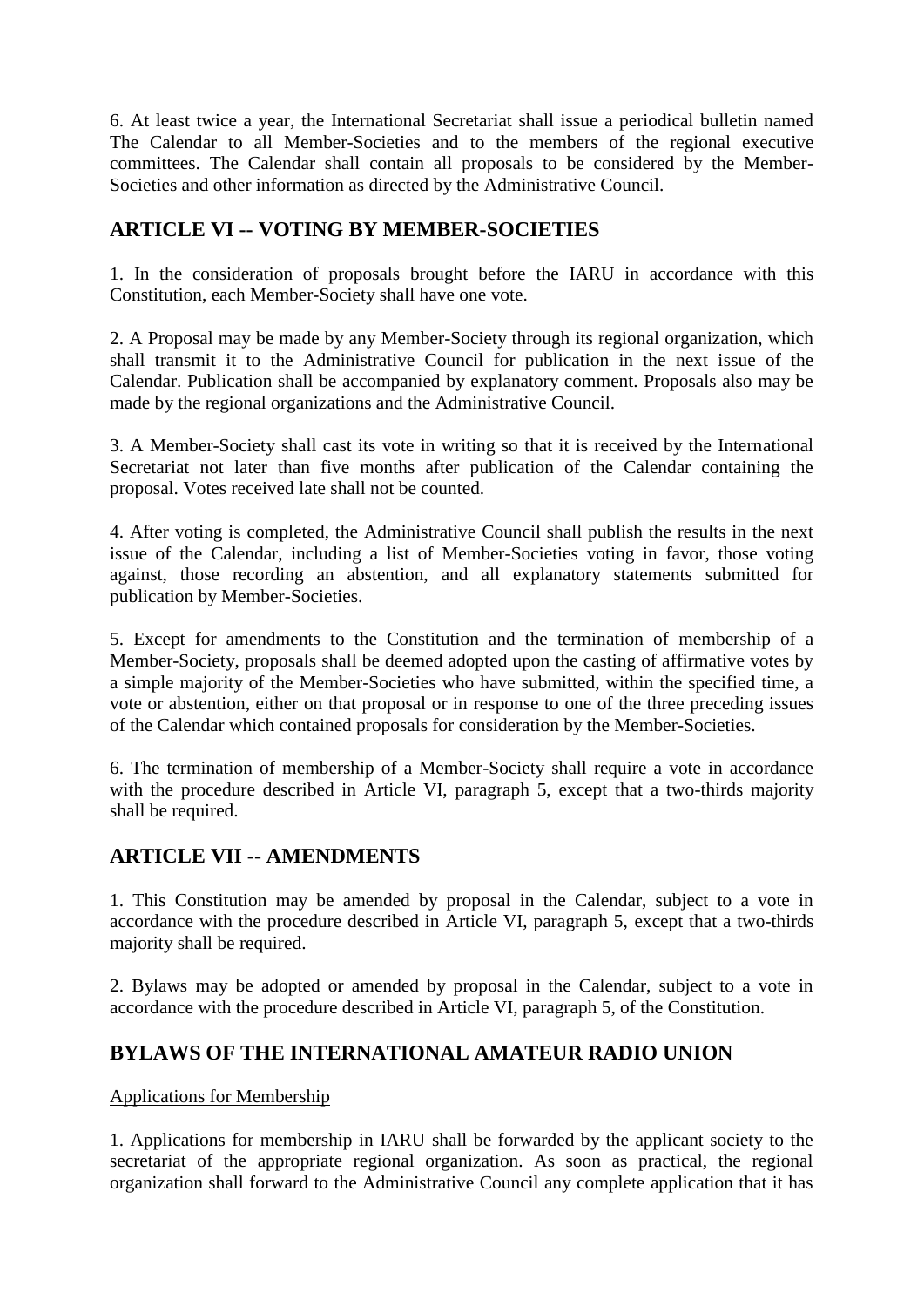received, along with either a favorable or unfavorable finding with respect to the qualifications of the applicant, and any additional comments which it may wish to make. In the event an incomplete application is received or additional information is desired, the regional secretariat shall endeavor to obtain the information from the applicant.

2. An applicant for membership shall include the following in its application:

a) a copy of its constitution or other governing document;

b) a list of its officers, the total number of its members, the number of members who are licensed to transmit in the Amateur Service, and the number of licensed operators in its country and/or separate territory;

c) satisfactory evidence that it:

1) adequately represents the interests of amateurs throughout the country and/or separate territory which it proposes to represent:

2) has the ability to meet its financial obligations as a member of the Union; and

3) is legally able to act in the furtherance of IARU objectives within its country and/or separate territory; and

d) a declaration that the applicant society will adhere to the Constitutions of both the IARU and the respective regional organization.

3. Within three months of receiving an application for membership on which a regional organization made a favorable finding, the Administrative Council shall publish in the Calendar a proposal that the applicant be admitted to membership, with sufficient information to permit Member-Societies to make an informed decision.

4. The Administrative Council shall review applications on which a regional organization has made an unfavorable finding. If in the opinion of the Administrative Council there is insufficient basis for the unfavorable finding, the application shall be returned to the regional organization with the request either that it be given further consideration, or that the basis for the finding be further explained.

#### Duties and Obligations of Member-Societies

5. Member-Societies shall seek to promote and defend the objectives and principles established in the Constitution and Bylaws of the IARU and the Constitution, Bylaws and Rules of their own regional organization.

6. A Member-Society has the obligation to represent and promote IARU in its country and/or territory and shall ensure that the principles, resolutions and recommendations of the IARU are made known to all amateurs within its area of influence.

7. A Member-Society shall attend or be represented at its own regional conference in accordance with the Constitution, Bylaws, and Rules of its regional organization.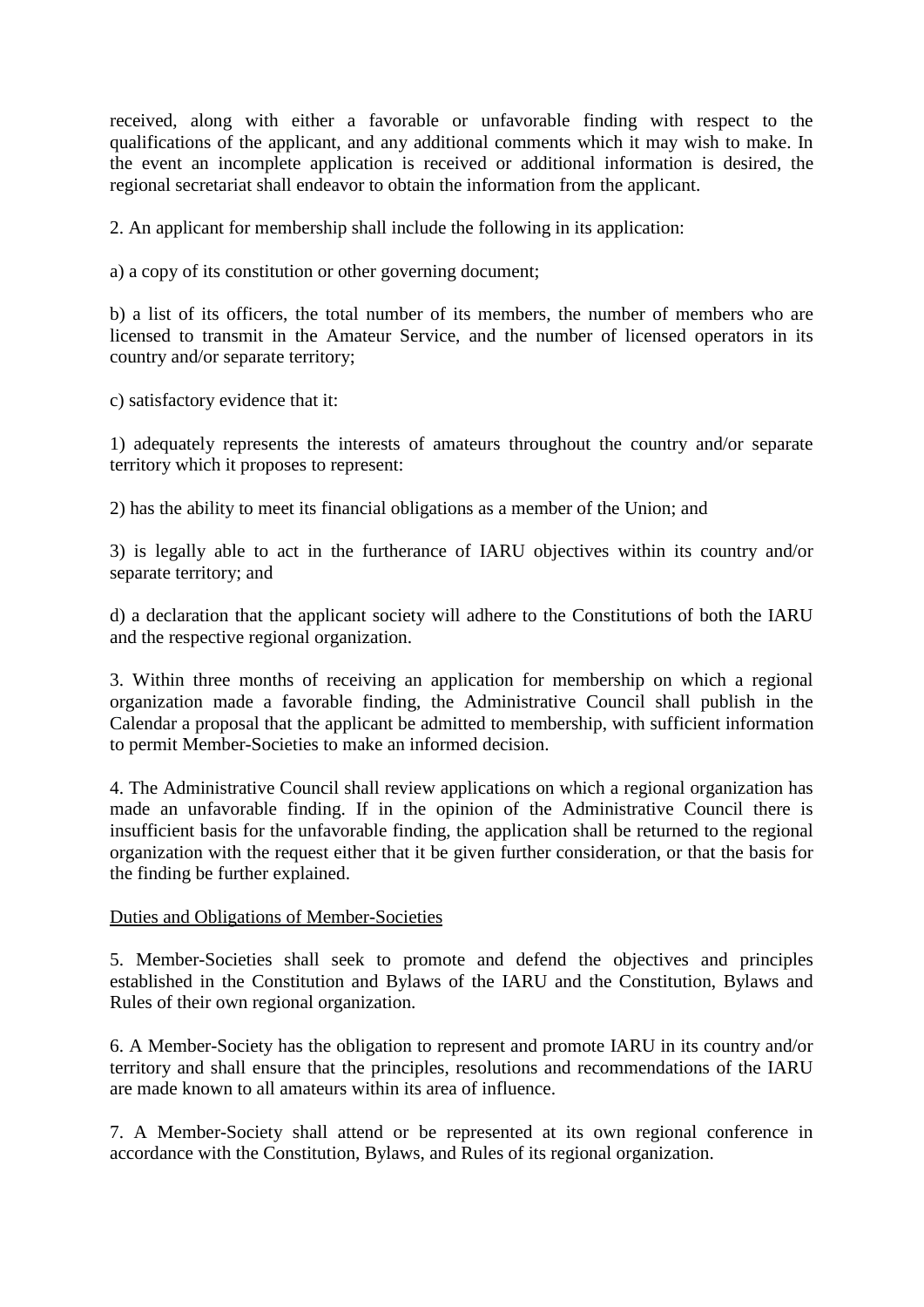8. A Member-Society shall respond to all inquiries originating from the Regional and/or International Secretariat. It shall provide the Regional Secretariat with an annual report, notices of changes of addresses and/or officers, copies of substantive correspondence sent to the International Secretariat, and such other information that is relevant to its activities within the IARU.

9. Every Member-Society shall advise the Secretary of any conflicts that may exist between the Constitution or the Bylaws of IARU, or any proposals adopted by the IARU. and the laws and policies of its country.

#### Temporary Suspension of Rights of a Member-Society

10. At the request of a regional organization, the Administrative Council may place the rights of a Member-Society temporarily in abeyance if in its opinion there exist sufficient grounds for doing so in accordance with Article II, paragraph 11 of the Constitution.

#### Termination of Membership

11. If it appears to the Administrative Council, whether from a report from the Secretary, regional organization, or otherwise, that a Member-Society's breach of the conditions enumerated in Article II, paragraph 11 of the Constitution is not of a temporary nature, the Administrative Council may:

- a) take no further action in the matter;
- b) reconsider the matter at a later date;

c) obtain further information including a report from the relevant regional organization and such other information by such means and in such time as it decides;

d) direct the Secretary to advise the Member-Society of the charge against it and require the Member-Society to provide an answer thereto in such time as the Administrative Council shall specify; or

e) take such other action as it considers appropriate.

12. If it appears to the Administrative Council that it is proper to do so, it may make a proposal for the termination of the membership of a Member-Society, provided that no such proposal shall be made unless the action referred to in Bylaw 11(d) has been taken and the Administrative Council has considered any answer given in response thereto.

13. A proposal for the termination of the membership of a Member-Society shall be accompanied by a suitable explanation therefor and a copy of the answer, if any, made by the Member-Society.

#### Regions

14. The Regions shall be defined as follows:

### **Region 1**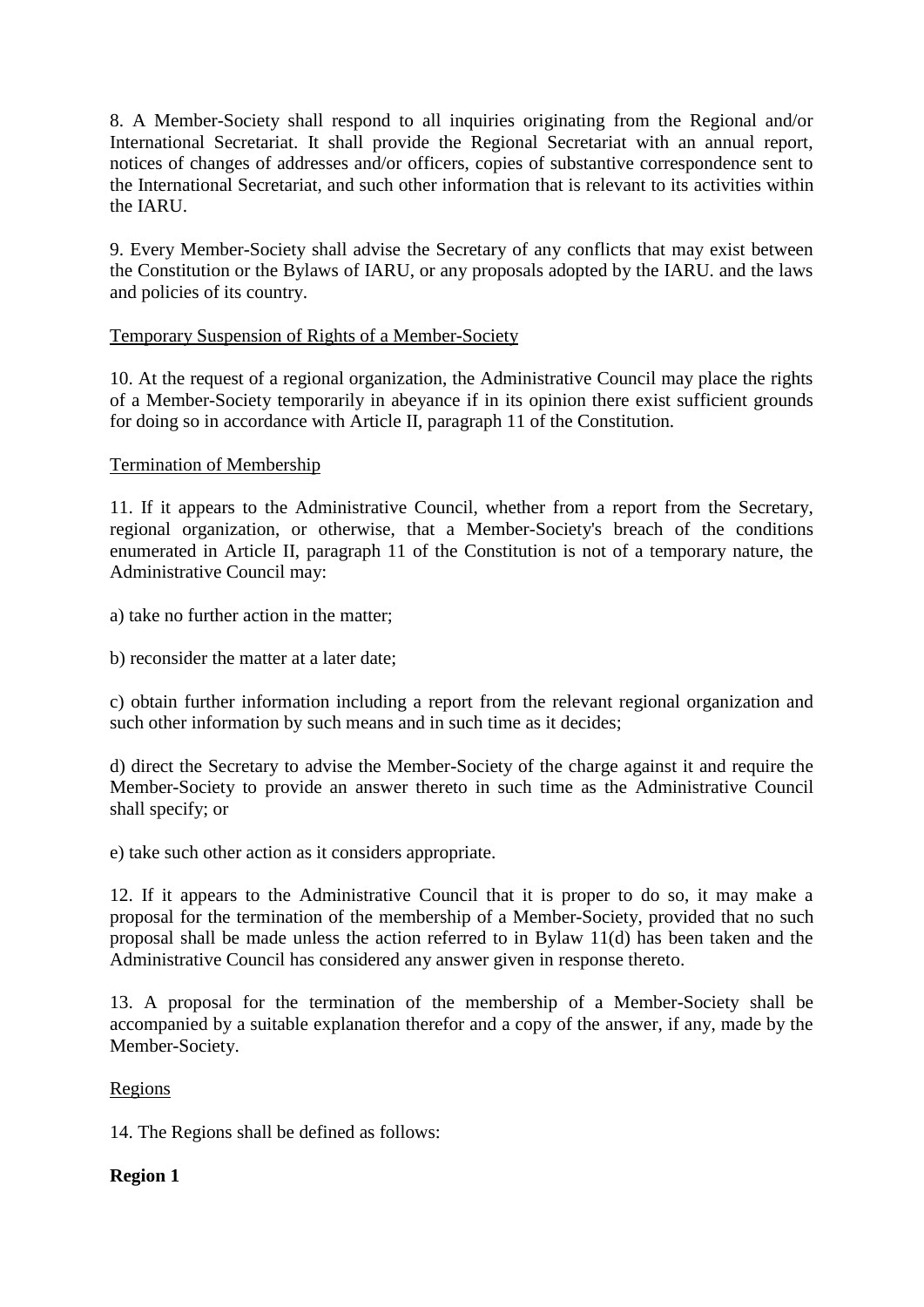Includes the area limited on the east by line A (lines A, B and C are defined below) and on the west by line B, excluding any of the territory of Iran which lies between these limits. It also includes that part of the territory of Turkey and the Union of Soviet Socialist Republics lying outside of these limits, the territory of the Mongolian People's Republic, and the area to the north of the USSR which lies between lines A and C.

### **Region 2**

Region 2 includes the area limited on the east by line B and on the west by line C.

### **Region 3**

Region 3 includes the area limited on the east by line C and on the west by line A, except the territories of the Mongolian People's Republic, Turkey, the territory of the USSR and the area to the north of the USSR. It also includes that part of the territory of Iran lying outside of those limits.

The lines A, B and C are defined as follows:

Line A: Line A extends from the North Pole along meridian 40 degrees East of Greenwich to parallel 40 degrees North; thence by great circle arc to the intersection of meridian 60 degrees East and the Tropic of Cancer; thence along the meridian 60 degrees East to the South Pole.

Line B: Line B extends from The North Pole along meridian 10 degrees West of Greenwich to its intersection with parallel 72 degrees North; thence by great circle arc to the intersection of meridian 50 degrees West and parallel 40 degrees North; thence by great circle arc to the intersection of meridian 20 degrees West and parallel 10 degrees South; thence along meridian 20 degrees West to the South Pole.

Line C: Line C extends from the North Pole by great circle arc to the intersection of parallel 65 degrees 30 North with the international boundary in Bering Strait; thence by great circle arc to the intersection of meridian 165 degrees East of Greenwich and parallel 50 degrees North; thence by great circle arc to the intersection of meridian 170 degrees West and parallel 10 degrees North; thence along parallel 10 degrees North to its intersection with meridian 120 degrees West; thence along meridian 120 degrees West to the South Pole.

### Correspondence Procedure

15. A copy of all correspondence from a Member-Society to the Administrative Council, or from the International Secretariat to a Member-Society, including correspondence on behalf of the Administrative Council to a Member-Society, shall be sent to the Secretary of the appropriate regional organization.

#### Selection, Resignation, and Replacement of the International Secretariat

16. Nomination of an IARU Member-Society to serve as the International Secretariat may be made either by a Member-Society, a regional organization or the Administrative Council and shall be accompanied by a supporting rationale. In addition, the nominated Member-Society must attest to its willingness to serve and its ability to fulfill the requirements and obligations as described in Article V of the Constitution.